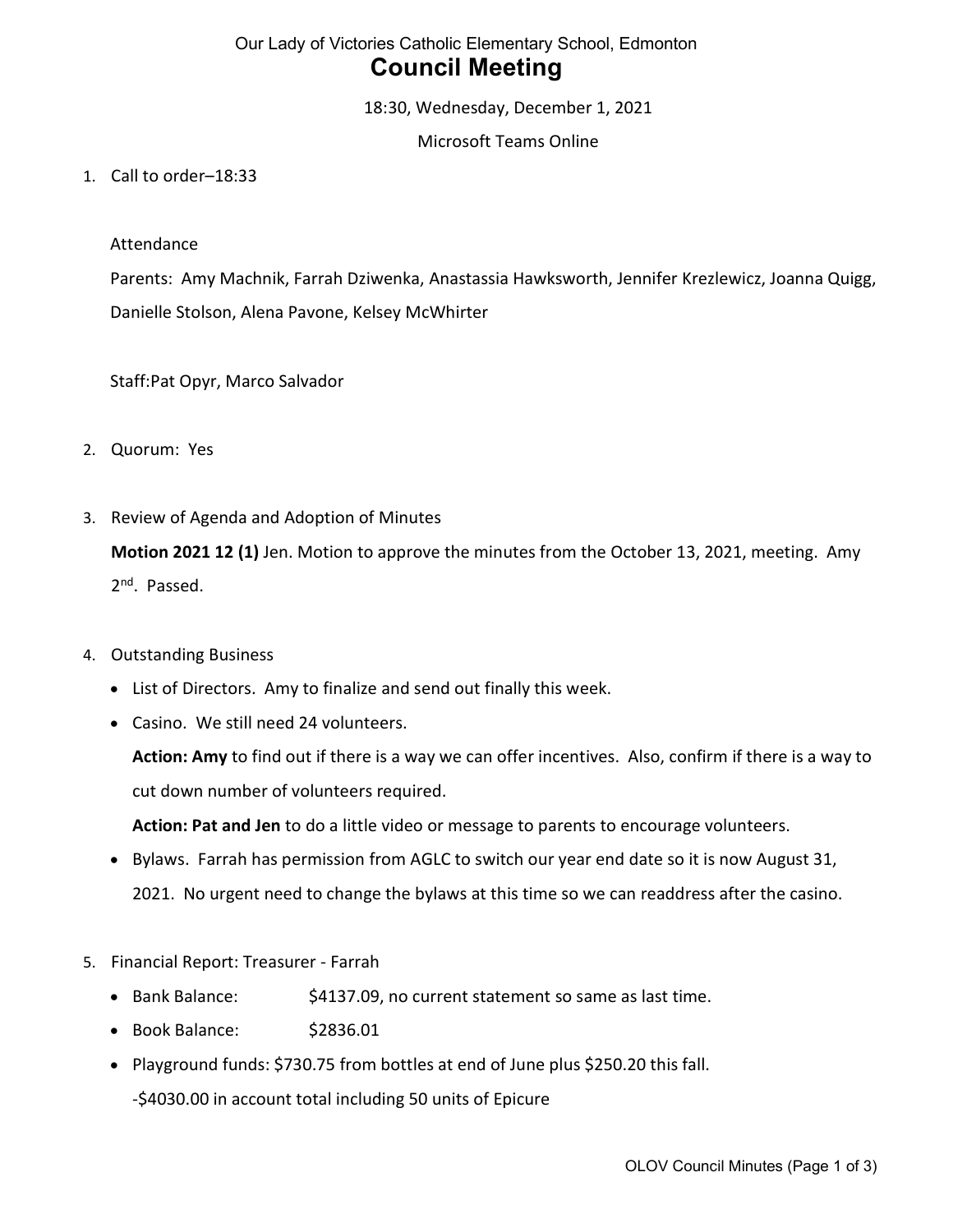## Our Lady of Victories Catholic Elementary School, Edmonton Council Meeting

### 6. Fundraising

- Epicure finished
- Little Caesar's orders due January 24 and delivery February 7.
- Bottle drive drop off January, March, and June. Joanna will confirm a date for January and Pat can remind parents in Dec newsletter to save bottles for Jan drive. Kelsey will set up an account at Callingwood Bottle Depot so families can drop off directly.
- Three Cobs locations still active
- School Fundraiser of school apparel. We will have hoodies and t-shirts. Alena is looking into the same company that FX uses so families can add personalized logos (ie. Grade 6 farewell). The company will give us 10% back from the purchase price after we sell \$1000.
- Cookies in March.
- 7. Principal's Report
	- Review of Growth Plan
	- Review of ECSD Mental Health Survey Results
	- Demo of Learning was a success.
	- Donations for the Poppy Fund was successful
	- Gr. 1 led the Remembrance Day Liturgy
	- Assurance Survey coming out shortly.
	- Blessing of the Advent Wreaths and Liturgy was on Monday, November 28
	- Christmas Concert will be virtual this year. Miss. Smith is looking for a Grade 3 Santa Costume. Mr. Holloway and Miss Smith will video all the classes and compile into a video and available for viewing Dec. 17-24 so families can enjoy over the holidays.
	- Christmas activity ideas for parent council to help with are a neighborhood walk with post-cards that have photos of the school's various holiday projects. We will do the Giving/Warming Tree again.
	- For class Christmas parties, can we send food and treats in with the kids?
	- Snow fence installed to keep 100 Voices safe
	- A shed for loose parts play (\$1800) is wanted.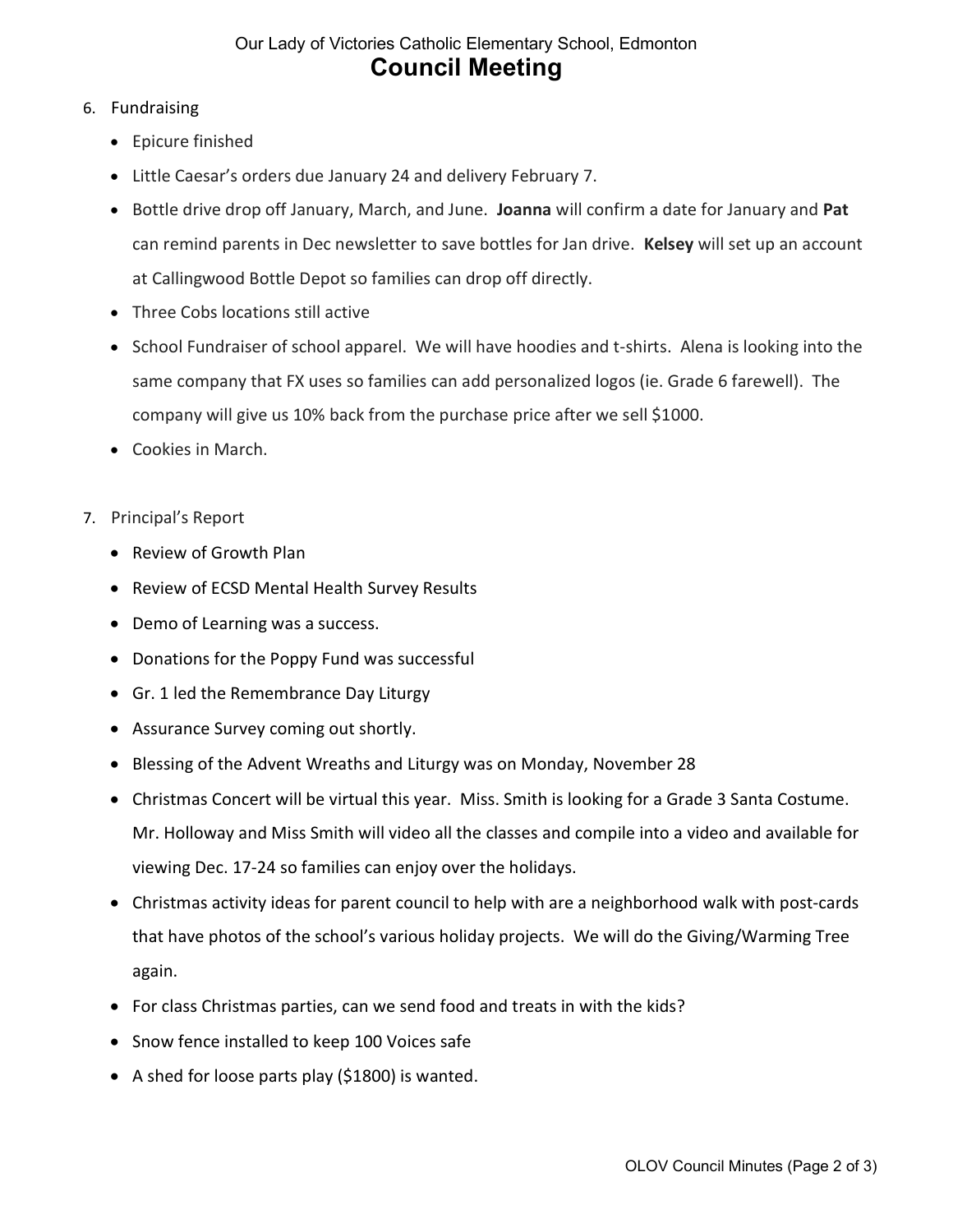## Our Lady of Victories Catholic Elementary School, Edmonton Council Meeting

- Students are enjoying the new painted and paved tarmac. No word on grant applications for playground.
- Robotics program to use the 13 or 14 E3 Lego robots that we already have so kids can learn how to use motors and drag and drop programming skills. Chromebooks will need to be purchased to use with the robots. Marco will confirm if there are licensing fees association with the software.
- Parents as Partners Mental Health night is still available as a recorded version.
- Standard of Student Dress is a draft ECSD document that will be reviewed annually with staff, parents, and students. Students are expected to dress in a manner than honors the dignity of the human person, who was created in the image of God. A school will provide clear guidelines.
- \$500 given to all school councils for workshops for parents to increase capacity for school council members, parents resources and tools in multiple languages, promoting the value of arts, PD sessions associated with our parent council.
- Go Green committee in the district has a newsletter to share with parents to focus on paper recycling, managing food waste, and reducing energy consumption in our schools.
- Motion 2021 12 (2) Jen. Motion to spend up to \$300 for coffee in the morning to meet and greet parents. We need to increase our volunteer base, especially with younger grades. Kelsey 2<sup>nd</sup>. Passed.
- Motion 2021 12 (3) Kelsey. Motion to spend up to \$500 for Christmas treats for the students. Jen 2<sup>nd</sup>. Passed.
- 8. New Business
	- Can we do a sale that kids bring in their old toys and the Gr. 6's set it up as a store for the kids to purchase (\$1) Pat will discuss with staff.

Next meeting: 18:30, Wednesday, January 5, 2022 Adjourn:19:47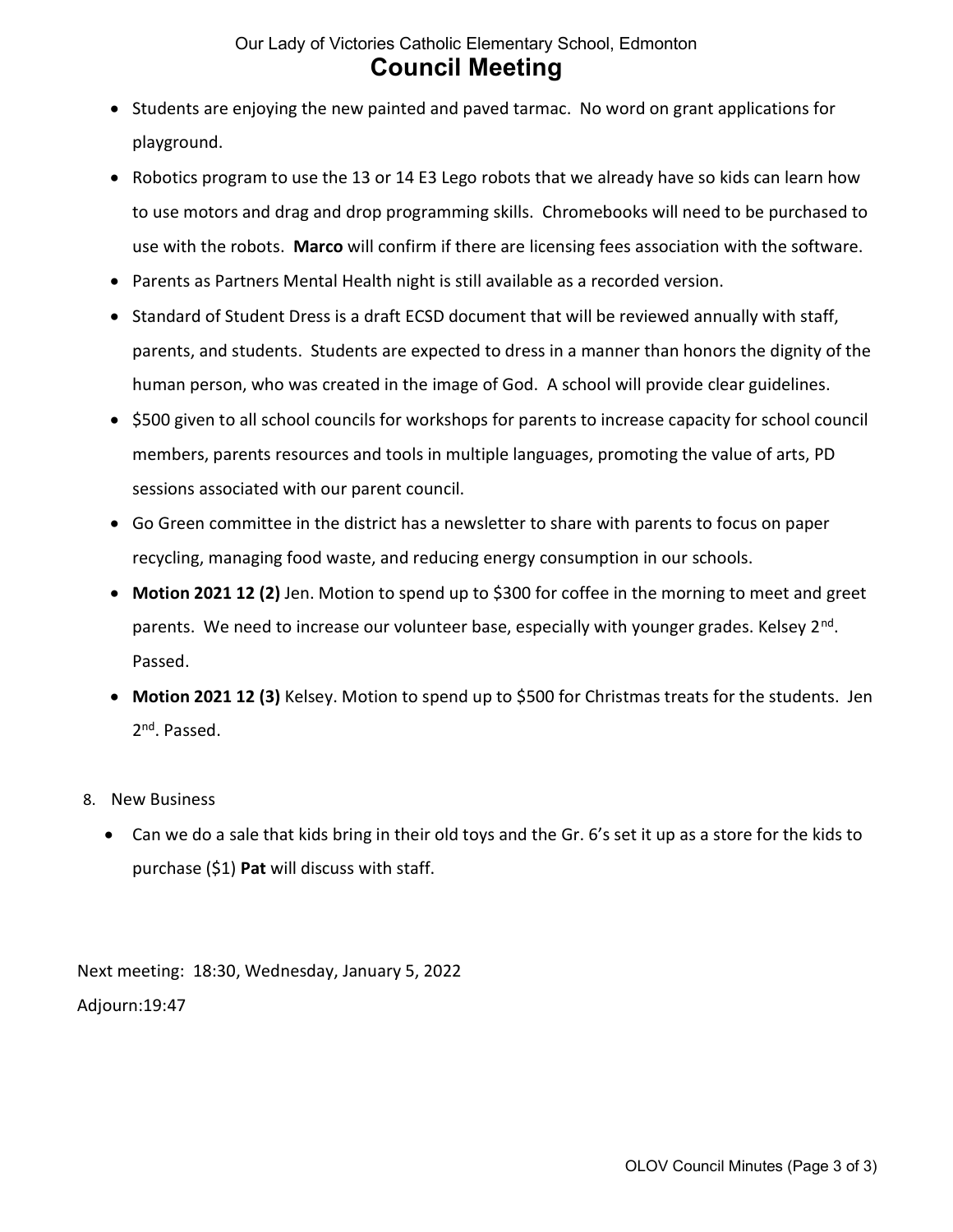# Our Lady of Victories Catholic Elementary School, Edmonton Association Meeting

18:30, November 3, 2020

Microsoft Teams Online Meeting

1. Call to order–19:20

#### Attendance

Parents: Amy Machnik, Farrah Dziwenka, Anastassia Hawksworth, Jennifer Krezlewicz, Kelsey Mcwhirter, Joanna Quigg, Danielle Stolson

Staff: Pat Opyr, Marco Salvador

- 2. Quorum: Yes
- 3. Agenda Motion 2021 12 (4) Jen. Motion to accept the minutes from the October meeting. Amy  $2^{nd}$ . Passed.
- 4. Financial Report: Treasurer Farrah
	- Bank and BookBalance: \$17036.33
	- GIC: \$36507.50 as of October 16. Has been reinvested until April.
- 4. Outstanding Business
	- None at this time.
- 5. Principal's Wish List
	- Chromebooks are \$400 each. Fourteen Chromebooks for the MakerSpace would be \$6000. Motion 2021 12 (5) Jen. Motion to spend up to \$6000 to purchase 14 Chromebooks. Farrah 2<sup>nd</sup>. Passed.
	- Fieldtrips are still up in the air. Grade 6 farewell is booked. Also, we are hoping to have a School Week that will require bussing.
	- Loose Parts Play will need money at some point.
	- Artists in Residence have not been booked yet.
	- Also will look into RollarBlading.